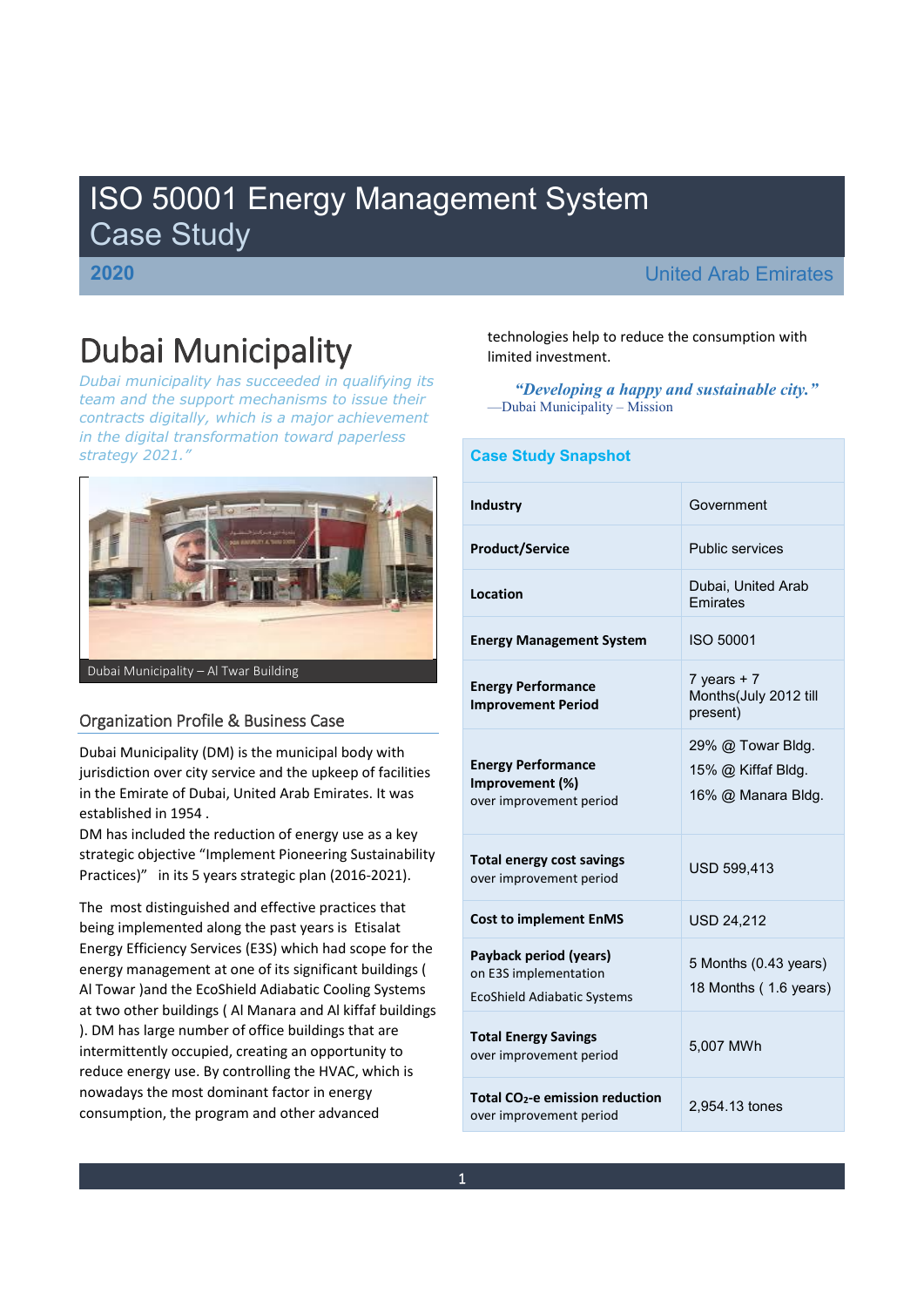### **2020 United Arab Emirates**

### Business Benefits

**Drivers**: The 3 buildings are supplied by air cooled chiller system with capacity of 320 TR, and 2 of these buildings are supported by EchoShield Adiabatic systems (where the warm air passes over wet filter pads water naturally evaporates into the air). Earlier conventional lights were in use inside and outside the facilities, these lights consume a lot of energy and when used for longer hours, additional heat is produced which mildly affects the cooling so these lights were later converted to LED with motion sensor enabled wherever possible. HVAC components are the vital assets of any organization. It provides thermal comfort and acceptable indoor air quality and costs for installation, operation, and maintenance. Remotely monitoring the building ( Al Towar ) in real time 24x7, comparing actual energy use with the forecast base load and identifying the cause of variations from the expected consumption, energy use can be optimized. Target energy use levels can be set and HVAC systems remotely controlled to keep within the target, while also turning down or off low-priority areas when consumption exceeds the target level, energy use can be kept within budget.

### **Energy management program**:

- Down lights & outdoor street lights were converted to LED for enormously energy-efficient and increase in durability and lifespan.
- Managed energy solution on HVAC to reduce energy consumption via IoT and AI.

**Energy reduction approach:** DM has its HVAC system integrated remotely reporting the consumption trends via IoT controllers and IoT platform. This helps optimization of existing HVAC systems. It's been a part to reduce the carbon footprint of the UAE by optimizing energy usage in facility, without compromising on occupant comfort level. However, the implementation of ISO 50001 ensured continuous monitoring and

measurement daily, weekly, monthly, quarterly and yearly basis to study and analyze a continuous and improved implementation on power consumption. Dubai Municipality has received many benefits from implementing the energy conservation measures, for instance the saving in Al Towa Bldg. has reduced **29%**overall from the 2011 - 2012 baseline. In terms of energy, the all practices have saved an overall energy of **5007 MWh**, and emission of **2,954.13 tons of CO2** reduced equivalent to planting **634.25 trees**. The result is a **US \$599,413** cumulative savings. Also, the cost of implementing the EnMs was USD 8,070 for the period from 2016 till 2019 and USD 16142 for the next 3 years.

From the above figures, the Echoshield Adiabatic

Systems and the LED lights & motion controlled lights have contributed in saving an overall energy of **272 MWh** which resulted in **US \$33,250** annually. In addition, further energy savings are anticipated by implementing procedures for sticking posters to remind everyone to shut down their computers before leaving and encouraging leased clients to use LED lights with motion sensor wherever possible.

Below benefits were achieved since implemented:

- 1. Reduce energy cost & carbon footprint.
- 2. Increase equipment life by optimizing run hour.
- 3. Alarm notification by real time monitoring 24x7.
- 4. Identify energy wastage.
- 5. Effective response to HVAC with control 24x7.

### Plan

The top decision makers in Dubai Municipality and in line with their commitment to enhance the energy performance in municipal buildings, had signed on 09/06/2019 an agreement with Etihad ESCO an governmental company here in UAE for PLAN, DO & CHECK activities related to ISO 50001 on 877 Buildings spread out all over Dubai. Buildings covered in the scope is divided into three phases. Etihad ESCO is engaging RSB accredited ESCOs for the detailed Energy Audit. Baseline energy consumption and the measurement boundaries

2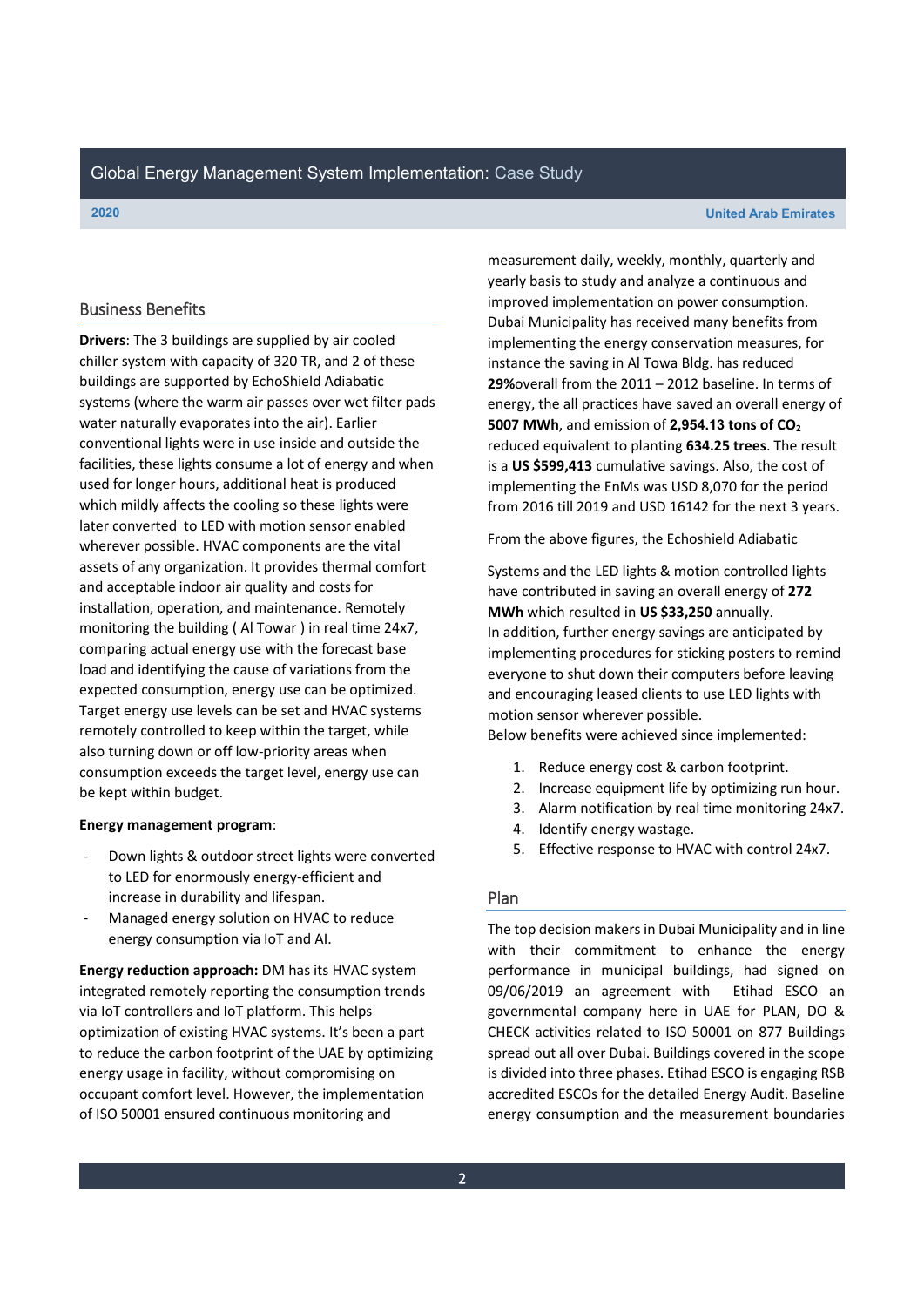**2020 United Arab Emirates**

shall be defined during the stage. Based on the solutions implemented metering structure shall be defined for the project, which enables to measurement of energy consumption post implementation of the solution. Performance evaluation of the solution implemented shall be tracked as well.

The degree of cost cutting can improve the bottom line, increase profit, and put facility in more price competitive position.

Buildings are responsible for 60 percent of the world's electricity consumption and one third of GHG emissions from energy use, which makes them the largest source of GHGs produced by human activity. Given the current concerns about climate change, the Ministry of Environment in UAE is devoted to reduce energy use wherever possible. To support the reduction of carbon footprint in the region, Dubai Municipality has implemented the ECM. L1, L2 and L3 engineers were involved to gather the necessary data, analyze energy performance, review energy exceptions, and develop energy conservative measures. Firstly energy baseline is made with the normalized electricity bills collected from the distribution company. The objects, target and method statement is made from an initial survey of the facility. After an extensive study and action plants, energy conservative measures are taken depending on the operational hours, weather, occupancy, equipment deterioration, and critical areas like the server rooms. L1 engineers monitor the facility remotely 24x7 to make sure the energy measures are in place and is in accordance to the algorithms. L2 engineers are experts in measurement and verification to verify the energy savings, delivering dashboards (Graphic User Interface) and compute monthly energy report against the baseline. L3 engineers are accountable for logics and automating the control on HVAC to reduce the energy consumption and study the energy pattern daily basis. From the above points, following services are delivered:

- 1. 24x7 monitoring and Energy analytics.
- 2. Secured IoT platform application layer.
- 3. Facility management.
- 4. Measurement and verification.
- 5. Fault detection and diagnosis.

Smart energy meters for the MDBs were installed for measurement and verification of energy consumption, power quality and phase imbalances. Data is logged within the RMS Panel and transferred to the Command Control Center through Etisalat network technology. Real time and logged data are analyzed by engineers and applied to optimize the HVAC plant sequencing and it is used to provide online support.

Moreover, power measurement units are being installed at individual electrical DBs to further drill down to optimize the energy use by breaking down every electrical equipment contributing to the power consumption.

**Cost-benefit analysis:** The cost required to enroll into this service is contract based. The first contract involves the cost for the device like the direct digital controllers (DDC) and IoT / motion controlled controllers, 3G router with M2M sim card for remote connection apart from the cabling and the platform. This cost is added with the monthly monitoring fee. After the first contract, all the commissioned devices belongs to the facility (Dubai Municipality) and the only charge would be monthly monitoring fee and the warranty charges which is paid in EMI. The savings in terms of cash is a lot compared to the cost of implementation (especially after the first contract), increasing the net savings relatively.

Optimizing the operation of HVAC system through run time equalization adds additional cost savings (maintenance, wear and tear) and reporting super critical alarms immediately and taking necessary actions, is not considered in this analysis. Other expenses include such as improved control systems, changes in flow of air handling unit and operational modifications.

**³The focus is to shift the UAE towards a knowledge Economy with a happy, Healthy population´**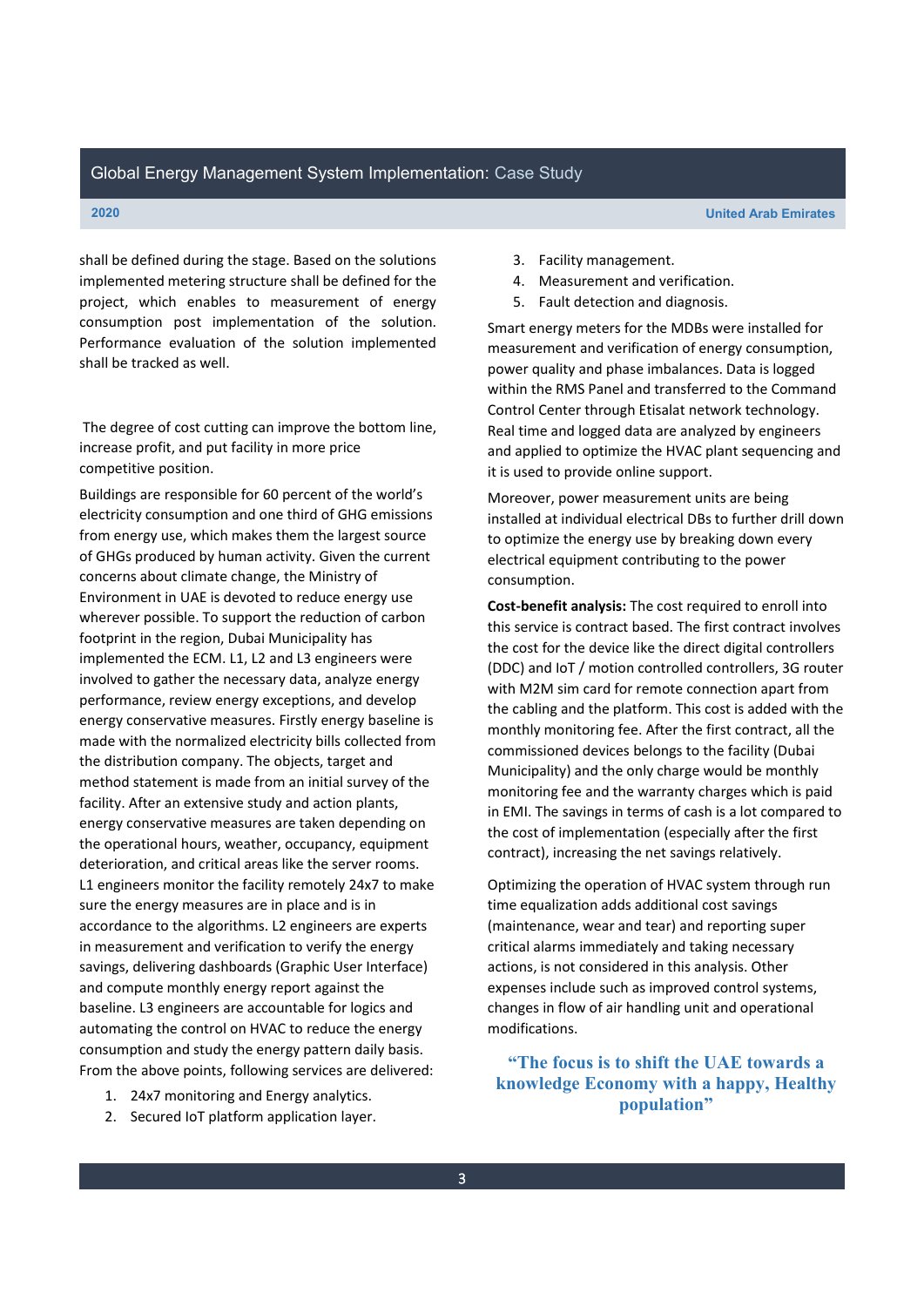### **2020 United Arab Emirates**

- Dubai Municipality

### Do, Check, Act

### **Approach used to determine whether energy performance improved:** Following are the before and after implementing ECM: Before:

- 1. Operational round the clock.
- 2. No scheduling.
- 3. No optimization.
- 4. No performance monitoring system.
- 5. High power consumption lights.
- 6. Lights ON irrespective of the occupancy level.

### After:

- 1. Temperature set point reset based on load.
- 2. Run time equalization.
- 3. Chiller set point based on CHWR temperature.
- 4. Speed control (VFD) for pumps.
- 5. Fail over logic.
- 6. Scheduling based on occupancy for AHUs.
- 7. Lights changed to LED.
- 8. Motion detectors for lights installed inside offices, meeting rooms & common areas.

Below graphs represent 7 days energy consumption data before (left) and after (right) ECM  $-$ 



Before the program was implemented at DM, the average consumption was 280 kWh  $-$  400 kWh and the peak almost to 450 kWh. For the same period after ECM, average consumption comes down to 140 kWh  $-$ 210 kWh and the peak almost to 230 kWh only.

**Steps taken to maintain operational control and sustain energy performance improvement:** Certain procedures were developed to maintain operational controls and sustain the energy performance. The standard operating procedures for the significant energy users for efficient operations and proactive maintenance. Moreover, each algorithm is divided depending on the load demand.



Load based set point reset of the chilled water plant will be varied based on the outside air temperature and load hours such that the water temperature is increased as the cooling requirement for the building decreases. Chiller start / stop will be switched on based on the pull down load (time required to bring the temperature of the conditioned space to optimum). During shut down, chillers will be switched off such that the load of the building is sustained. Night set back of chillers switching off will vary depending on analysis of load profile. Temperature reset based on occupancy for occupied mode, space temperature will be maintained to set point temperature. Unoccupied mode temperature will be reset to higher than the set point temperature.

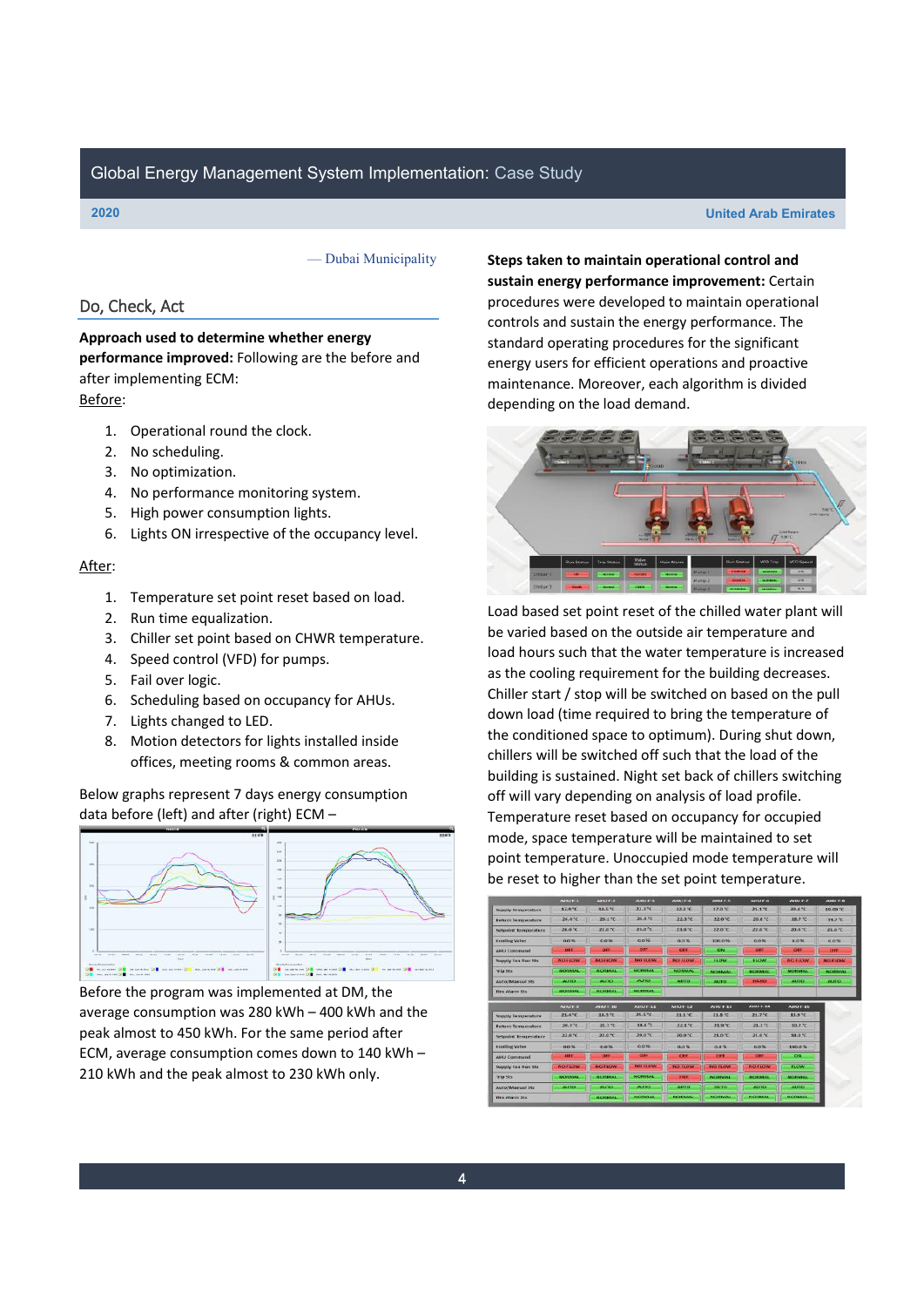**2020 United Arab Emirates**

Free Cooling Mode to optimize outside air conditions to cool inside condition space when the ambient temp is equal to or less than the conditioned space. If the ambient temperature is low, the chiller plant will be stopped and the FAHU (shown below) will feed in directly the cool outside air.

### **Top management support and motivation**

- 1. Creation a formal energy policy .
- 2. Providing necessary resources .
- 3. Developing, agreeing and communicating all the roles, responsibilities and authorities that will apply to each task .
- 4. Puplish the importance of energy management among the organization;
- 5. Creation energy objectives and targets;
- 6. Making on-going decisions as required to support the improvement of energy performance and EnMs.
- 7. Conducting energy management system reviews.

### **Transparency**

**Approach used to validate results:** Below graphs help analyzing the performance, evaluate, track and measure the strategies and activities to reduce the energy use.



Any deviations or abnormalities in the energy pattern from the desired outcome can be deeply analyzed (weekly, daily, hourly & even by minute) and corrective actions can be taken.



For ex, if the consumption in a weekend is almost equal to a weekday or if the after work hours pattern is equal

to the unoccupied hours, we can study through the history log to find the root cause of the deviation. Every month, L2 engineers collect the energy bill (shown below) to compare the current actual kWh consumption with the baseline.



The main focus is to identify the gaps with the relevant structure to increase the measure of energy savings.

### **Methodology used for energy savings calculation:**

The energy savings calculation is based on the normalized electricity bill taking into consideration the factors which affects the behavior of the equipment such as weather and deterioration.

Step 1: Baseline kWh was dated correctly to fit the monthly profile so that cooling degree days (CDD) will correspond to the month (CDD is the difference between the average daily temperature and the base-load temperature (18.5°C) of the building). Defined baseline kWh will serve as base year kWh, a reference on calculation of savings after ECM.

Step 2: Weather adjustment was done between base year kWh and CDD. Adjustment is calculated considering the MDBs which consist of HVAC equipment that are weather dependent.

(Weather Adjustment = ((Base Year kWh/Base Year CDD)\* Actual CDD) - Base Year kWh)

Step 3: Some amount of wear and tear may occur on the equipment during normal operations, thus adjustment is determined through the following:

1% - With regular maintenance, 2% - Irregular maintenance, 3% - No maintenance at all

In this facility, 1% equipment deterioration considered. (Equipment Deterioration = Base kWh\*0.01)

Step 4: (Expected kWh = Base year + Total adjustments) Step 5: (Savings kWh = Expected kWh - Actual kWh) Thus expected consumption depicts the system behavior against the weather and deterioration providing a point of reference for the savings achieved. The conversion factors used for the  $CO<sub>2</sub>$ :